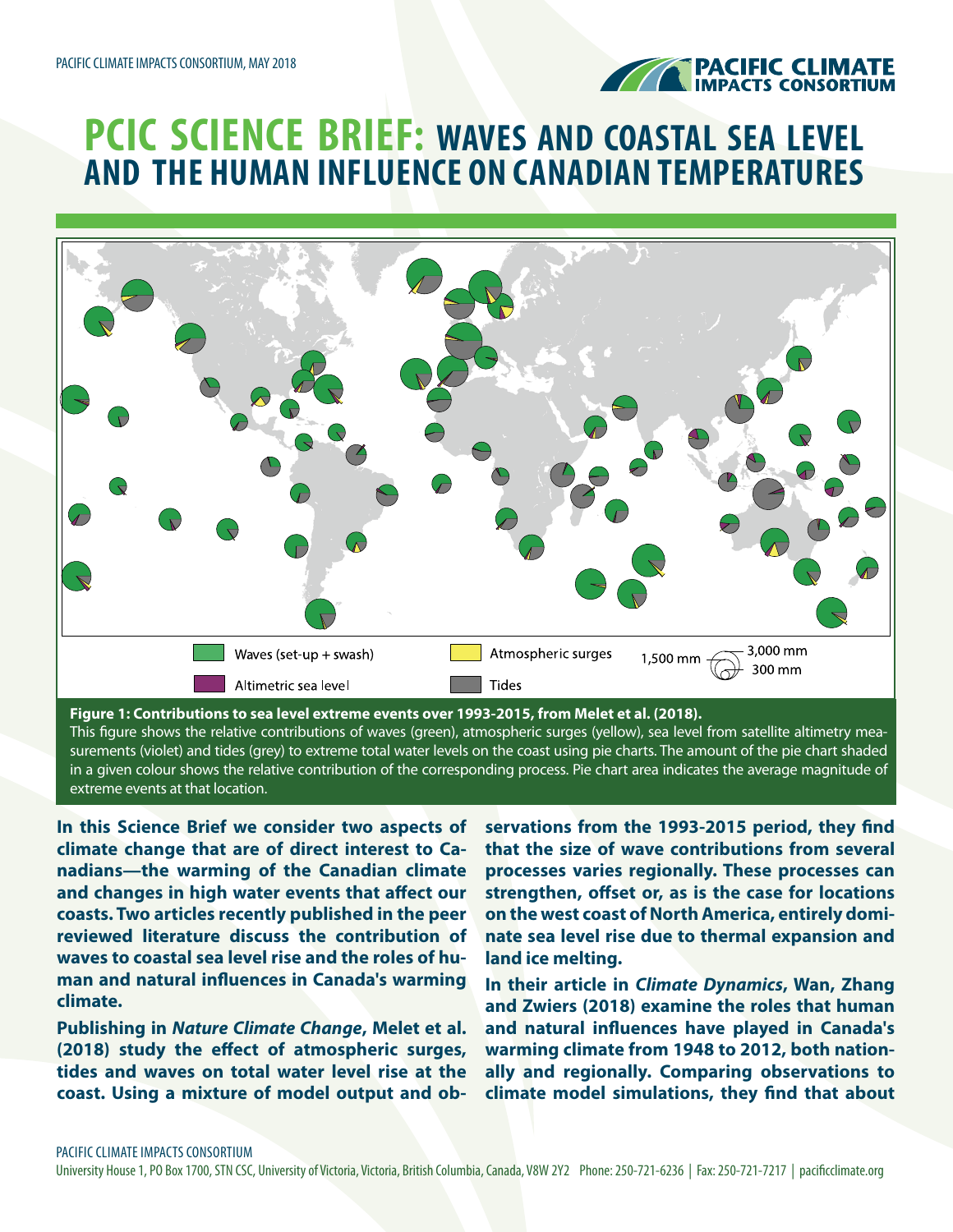**1.0°C of the 1.7°C warming that Canada experienced over that period can be attributed to anthropogenic influences, while natural external influences (the sun and volcanic eruptions) contributed only about 0.2°C. For the region comprised of British Columbia and Yukon, which has experienced a 1.6°C warming, they find that about 0.8°C is attributable to anthropogenic influences and about 0.2°C to natural influences. They also find that, in most cases, anthropogenic influences can be detected in changes to the annual hottest and coldest daytime and nighttime temperatures for Canada as a whole and at the regional level. Natural influences can generally only be detected in changes to the coldest winter nighttime and daytime temperatures, both nationally and regionally.**

Projected changes to global climate will bring their own particular challenges to British Columbia (BC). Two large areas of concern have to do with changes in sea level and the overall warming of surface air temperatures.

Changes to sea levels can have many impacts, among them the risks posed by inundation, flooding, erosion and storm surge events. With more than two-thirds of BC's population living in coastal areas, this is a topic of interest to planners in the province. The warming of surface air temperatures can result in a cascade of effects. These range from those most obviously associated with temperature, such as changes in temperature extremes and changes in the timing and magnitude of the energy needed for heating and cooling, to increases in wildfire risk, reductions in glacier volumes and changes in pest distribution patterns. Such changes could have widespread implications for BC. Due to polar amplification<sup>1</sup>, global warming is occurring more quickly in northern high-latitude regions. Over the 1948-2012 period the surface air temperatures of Canada and the BC-Yukon region have warmed at about twice the rate of the global mean. Understanding how and why these changes have happened in the past can help the research community to better understand how they may change in the future.



**Figure 2: Contributions to total water-level trends over the 1993-2015 period, from Melet et al. (2018).** 

This figure shows the contribution of waves (green), atmospheric surges (yellow) and sea level from satellite altimetry measurements (violet) to total mean water-level trends over the 1993- 2015 period. Colour bars indicate the contribution to the total trend for each process and black arrows indicate the total trend at each location.

# **Waves and Coastal Sea Level Rise**

Publishing in *Nature Climate Change*, Melet et al. (2018) examine the contribution of waves to coastal-sea level rise and extreme events. Globally, satellite and tide gauge observations show that sea level has been rising over the period for which records have been kept. Climate model projections suggest that this will continue under all anthropogenic greenhouse gas emissions scenarios. On the global scale, the two main contributors to sea level rise are the thermal expansion of sea water and melt runoff from land-based ice, including the ice sheets on Greenland and Antarctica. Local changes in sea level are influenced by a number of additional factors, including changes in waves, ocean circulation, local ocean temperature, changes in the Earth's gravitational field due to polar ice loss, the movement of land due to tectonic processes, including the readjustment that occurs after ice sheets are removed.

It may not be immediately obvious how waves can contribute to sea level rise. After all, as waves pass by a given location in the open ocean, the effect of wave crests (the high points of the displaced water) on sea level height is

- 1. Polar amplification refers to the tendency for polar regions to experience greater climate changes than regions at lower latitudes and is especially pronounced in the Arctic. Several processes lead to amplified warming at higher latitudes, including the following: melting ice and snow at higher latitudes exposes darker ocean and land surfaces underneath, which in turn increase warming as these surfaces absorb more energy from solar radiation. As sea ice melts, heat from the oceans is more easily exchanged with the atmosphere.
- 2. As a waves travels into shallower water, it interacts with the sloping ocean bottom near the shore and starts to deform. In the shallower water, the bottom of the wave experiences friction from the underlying sea bed. The wave slows down, but the bottom in particular begins to move more slowly than the top of the wave. This causes the leading surface of the wave to steepen. The height of the wave increases. Eventually, the top of the wave is moving fast enough that it begins to spill down the leading face. The energy of the wave is transformed into turbulent kinetic energy as it spills over itself and rushes up the surf zone. The shape of the breaking wave depends on the size of the wave and the slope of the underwater terrain that it is travelling over.

#### PACIFIC CLIMATE IMPACTS CONSORTIUM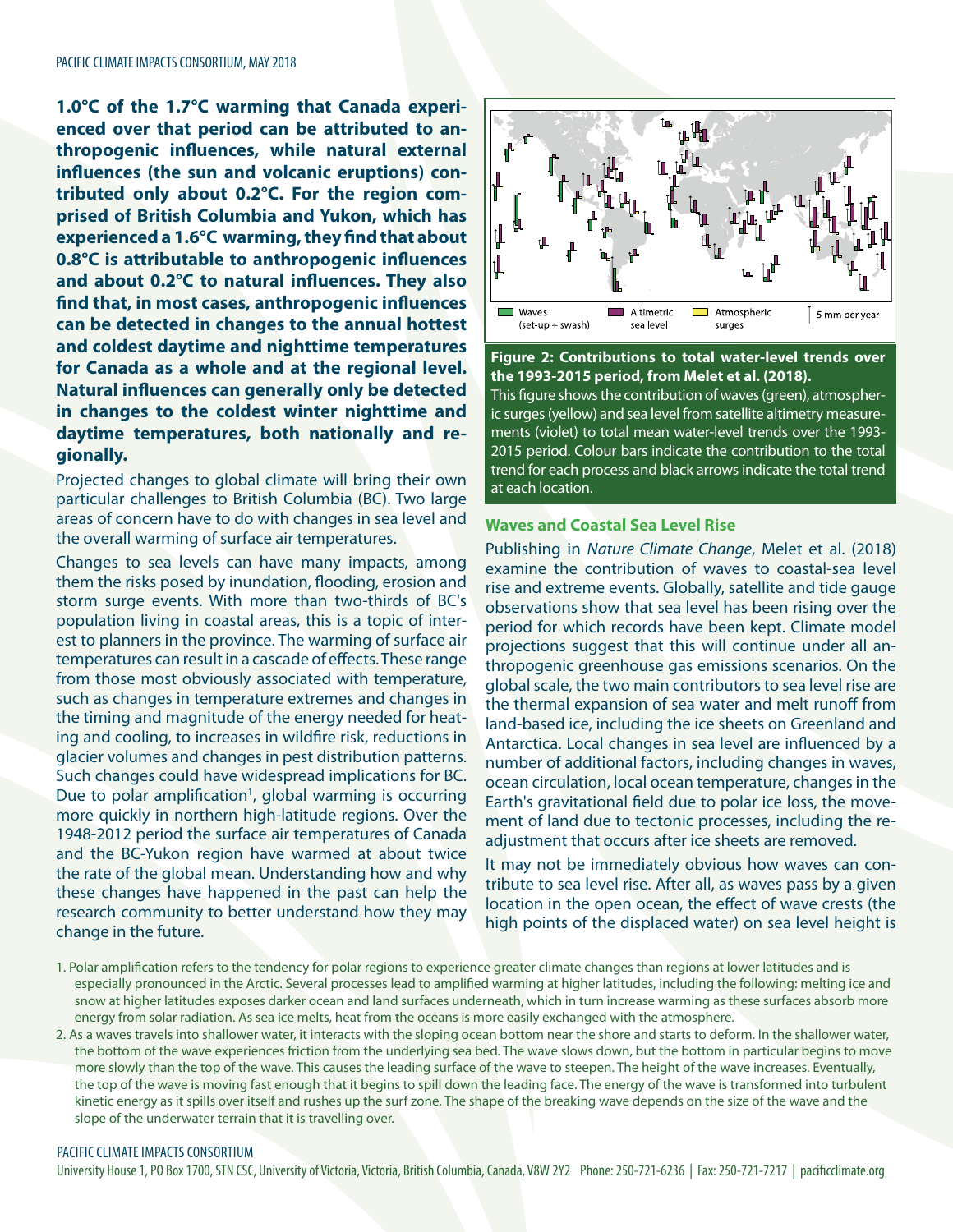offset, on average, by the depth of wave troughs (the low points of the displaced water). What is key here is that Melet et al. examine the role that waves play on the coast. In the near shore areas in which waves break<sup>2</sup>, the water is too shallow to sustain waves and they deform, slowing, rising and then spilling over themselves, traveling up the shore and momentarily increasing the water level.

Melet and colleagues use tides from a tidal model, global mean sea level from satellite observations, atmospheric surges<sup>3</sup> from an ocean model and wave data from reanalysis<sup>4</sup> products in order to estimate the contribution of waves to both extreme events and sea level rise—by which they mean, total mean water-level changes<sup>5</sup>—on the world's coasts, at the time scales of years and decades. The authors attempt to replicate mean water levels and extreme events over the 1993-2015 period at 158 locations for which tide gauge data exists.

The authors first compare their simulations, without wave components, with tide gauge records. They find that their estimated sea levels match tide gauge records, suggesting that their methods have captured the essential processes other than of waves. When the wave contributions calculated by the authors are included, their estimates reproduce extreme events that are recorded in the tide gauge data and some extreme events that are recorded elsewhere but do not show up in the tide gauge data. They suggest that this may be because tide gauges miss some extreme events because they may be located in areas that are protected from large waves.

Satisfied that their simulations represent enough of the essential processes to be of use, Melet et al. move on to examining the contribution of waves to extreme events and total mean water-level changes at the coast. Turning to extreme events first, they find that waves and tides are the two most important factors for sea level extremes at most of the locations that they test, with atmospheric surges and the overall sea level rise from other causes playing a lesser role (Figure 1).

Turning to the role of waves in observed total water-level changes, the authors find that, on timescales of years to decades, waves are a significant factor in many locations around the globe, especially at higher latitudes. When their influence on the total coastal water-level trend over the 1993-2015 period is measured, it is clear that they have been the dominant factor on the west coast of the Americas (Figure 2) over recent decades. It is worth noting that the authors do not take into account isostatic adjustment<sup>6</sup>, which can play an important role at the regional scale over long time periods.

Melet and colleagues note that changes to local winds, in particular mid-latitude westerlies and trade winds, are likely responsible for the wave contribution to water level changes, especially in the tropical Pacific and Atlantic, and near Japan and Europe. They suggest that strengthening Pacific trade winds and winds over the Southern Ocean are in line with climate model projections. Changes to these winds may cause certain regions to be more exposed to water level changes due to altered wave activity while other regions are less exposed. This is an especially important point, because projections of future extreme water levels are often made using the assumption that the wave climate is stationary. The authors note that wave contributions to changes in total water levels at the coast may continue to be significant, so long as the contribution from other processes is only of a few millimetres per year in magnitude.

## **The Human Influence on Canadian Temperatures**

In their recent article in *Climate Dynamics*, Wan, Zhang and Zwiers explore the relative contributions of human and natural influences on both average and extreme temperatures across Canada. The influence of anthropogenic greenhouse gas emissions has already been detected on a number of climate variables and indices at global and continental scales, and in some regions. At sub-continental and regional scales, some of these climate variables include, average temperatures, precipitation, temperature extremes, streamflow regimes, snowcover and Arctic sea

- 4. A reanalysis is a representation of the historical climate that is created from historical observations that are "assimilated" into a model, often a global weather forecast model, run in hindcast mode. In this paper, Melet and colleagues use the European Centre for Medium Range Weather Forecasts' Re-Analysis Interim (ERA-Interim). For more information on ERA-Interim, see Dee et al. (2011).
- 5. Total mean water-level changes here means the average of the water level from all contributions over the timescales of years and decades. This is not the same as the still water elevation (sea level height without wave contributions) or extreme high water (which are some subset of the highest sea level heights and occur over a much shorter period of time).
- 6. Isostatic adjustment refers to the response of the solid, outer part of the Earth to being placed under a load (such as by water, sediment or ice accumulation) or having a load removed from it (such as by erosion or ice loss). This is an important factor for many regions on the coast of British Columbia, as the reaction of the crust to the removal of ice at the end of the last ice age continues to this day. For example, Tofino has seen a reduction of more than ten centimetres in sea level since 1910, due to vertical land movement.
- 7. Here external influences refers to the influence of volcanic and anthropogenic aerosols, as well as land-use changes, changes in solar output and anthropogenic greenhouse gas emissions. These are taken to be external in contrast to the processes, such as patterns of climate variability (see below), that occur within the climate system itself.

#### PACIFIC CLIMATE IMPACTS CONSORTIUM

<sup>3.</sup> Atmospheric surges, or storm surges, are large displacements of surface water that occur due to the winds that accompany storms.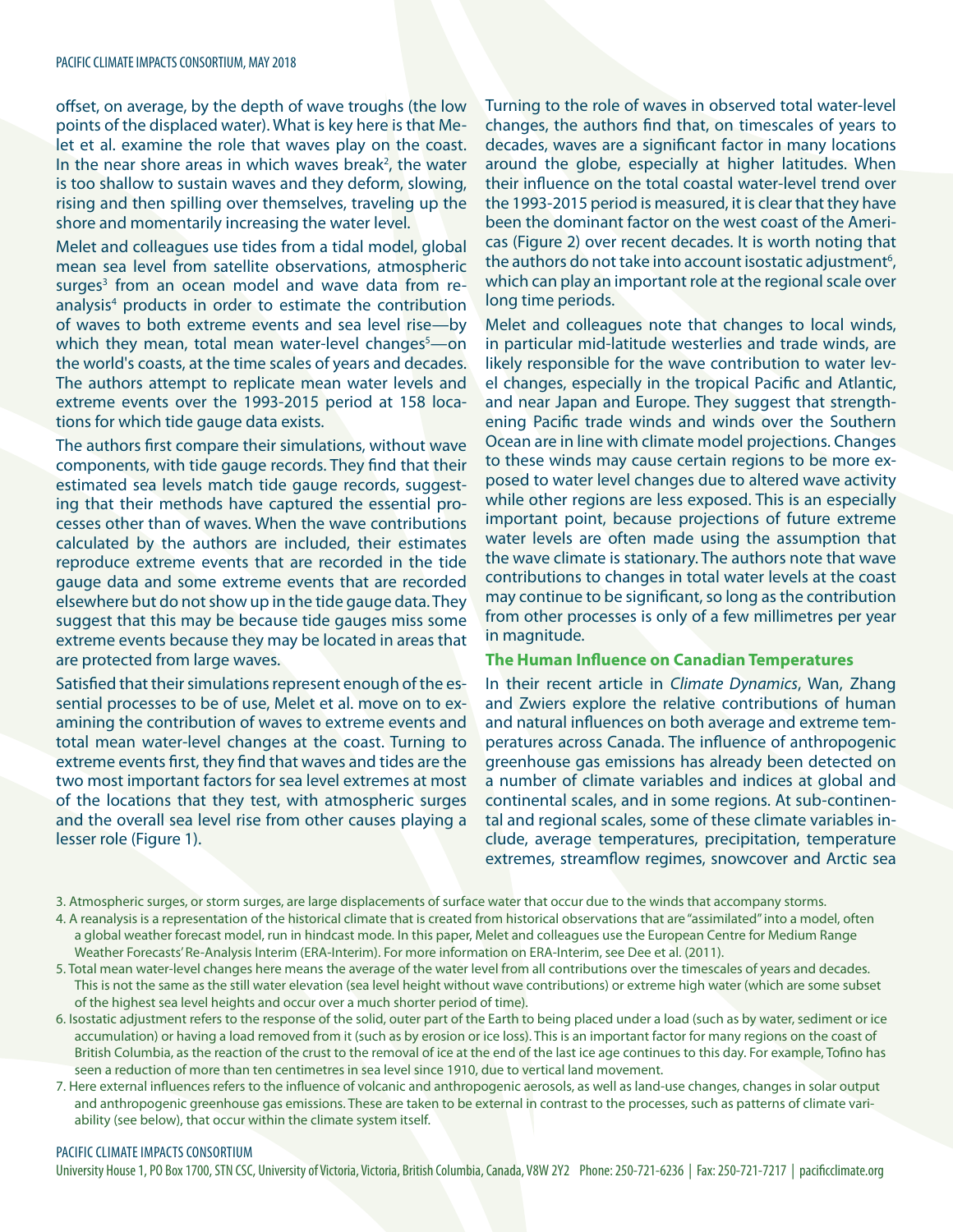

temperature indices: the temperatures of the hottest summer day (TXx), hottest summer night (TNx), coldest winter day (TXn) and coldest winter night (TNn) annually. All trends are in °C over the whole 65 year period. Black dots indicate areas in which trends are statistically significant while white areas indicate regions with insufficient data for analysis.

ice. These trends are projected to continue. A better understanding of the human influence on the climate system will allow for more skilful and confident use of climate projections in adaptation, and improvements to be made to the climate models used to make the projections.

In order to discern the relative contributions of both human and natural external influences<sup>7</sup> on average and extreme temperatures, the authors use observations of temperatures over Canada for the 1948–2012 period and compare these to global climate model output. They also

consider the influence of two large-scale patterns of internal climate variability, the Pacific Decadal Oscillation<sup>8</sup> (PDO) and the North Atlantic Oscillation<sup>9</sup> (NAO).

Wan, Zhang and Zwiers use station observations from a network of 338 stations across Canada. From this data, they calculate daily mean temperature and obtain four extreme temperature indices for each year: the temperatures of the hottest summer day (TXx), hottest summer night (TNx), coldest winter day (TXn) and coldest winter night (TNn). They also use output from global climate

- 8. The Pacific Decadal Oscillation is a pattern of climate variability defined by sea surface temperatures in the North Pacific Ocean. The signature of its positive phase is a mix of warm sea surface temperatures in the eastern North Pacific and cool sea surface temperatures both in the middle of the basin and in the eastern North Pacific. In the negative phase the opposite pattern of sea surface temperatures is observed. It has a period between phases that ranges from years to decades. The PDO is linked to sea surface temperatures elsewhere and seems to be largely a response to three other elements of the climate system. These are: a persistent region of low pressure in the atmosphere above the North Pacific known as the Aleutian Low, the memory of the North Pacific Ocean itself and a major ocean current called the Kuroshio that flows northward along the western edge of the Pacific Ocean.
- 9. The North Atlantic Oscillation is a pattern of climate variability defined by the surface air-pressure difference between a semi-permanent high pressure area called the Azores High that is found just south of the Azores (an archipelago of nine islands about 1000 miles west of the coast of Portugal), and a semi-permanent low pressure area that resides over the ocean between and to the south of Greenland and Iceland, called the Icelandic Low. Phases of the NAO seem to be driven in part by the state of the tropical Pacific Ocean, North Atlantic sea surface temperatures, sea ice extent in the Kara Sea (part of the Arctic Ocean) and the state of jet streams (narrow streams of fast-flowing wind) in the upper atmosphere.

## PACIFIC CLIMATE IMPACTS CONSORTIUM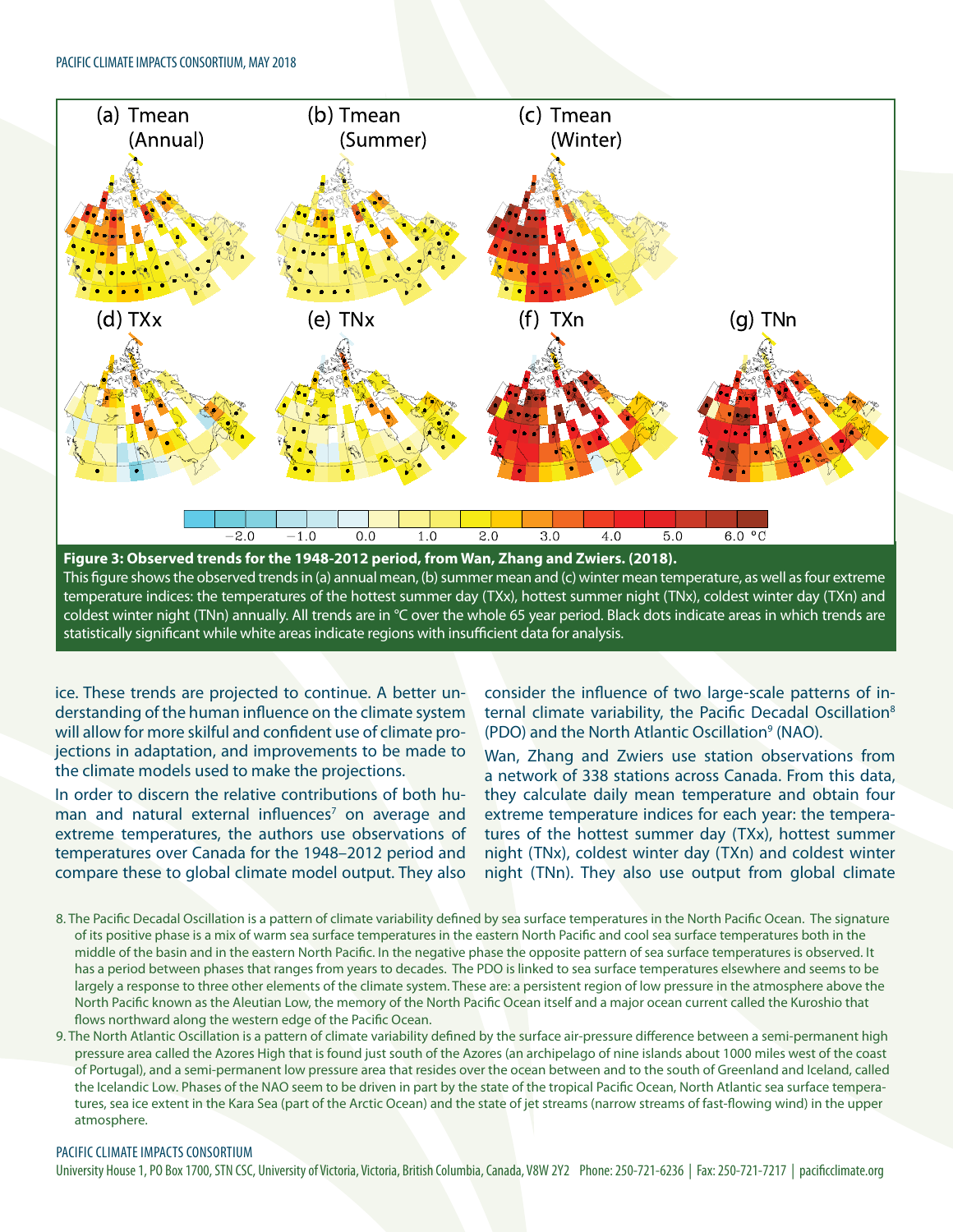

## **Figure 4: Estimates of scaling factors from detection analyses, from Wan, Zhang and Zwiers. (2018).**  This figure shows the best estimates of scaling factors<sup>10</sup> and their 90% confidence intervals<sup>11</sup> for all forcings considered together (ALL in green) from a single-signal detection analysis<sup>12</sup>, and anthropogenic forcings (ANT in red) and natural forcings (NAT in blue) considered separately, from two-signal optimal detection analysis<sup>13</sup> for seasonal mean temperatures and four temperature extremes indices. Left panels show the results for annual, winter (December, January February, DJF) and summer (June, July and August, JJA) mean temperatures. Right panels show the results for the temperature extremes indices: the temperatures of the hottest summer day (TXx), hottest summer night (TNx), coldest winter day (TXn) and coldest winter night (TNn). Results for Canada are shown on the top panels and results for BC and Yukon are on the bottom panels. Zero and one are marked with dashed lines. A signal (ANT, NAT or ALL) is detected and attribution is inferred if its scaling factor is positive and its 90% confidence interval includes one and excludes zero. An asterisk indicates that there is evidence that the climate models used in the study may have underestimated the climate's internal variability<sup>14</sup>, meaning that the uncertainty of the corresponding scaling factor might also be underestimated. The label of "four dimensions" for Canada indicates that the four sub-regions regions were used for an analysis in which model output from the sub-regions was compared against both the temporal and spatial patterns of change found in observations.

- 10. Scaling factors are used in regression analysis, which is a set of statistical techniques that are used to assess the relationship between one variable of interest (called the dependent variable) and some other factors, or variable(s) of interest (the independent variable[s]), in order to determine how the dependent variable responds to changes in the dependent variable. Scaling factors, or regression coefficients, describe how much the dependent variable changes as an independent variable changes (assuming that the other independent variables are held constant). Here, the scaling factors can be thought of as showing how much each signal contributes to the observed response.
- 11. Confidence intervals indicate the uncertainty associated with a given statistic. There is a given level of confidence that the confidence interval includes the true value and the estimate of this confidence can be given as a percent. A 90% confidence interval indicates that there is only a one-in-ten chance that the confidence interval does not include the true value of the quantity.

## PACIFIC CLIMATE IMPACTS CONSORTIUM

.